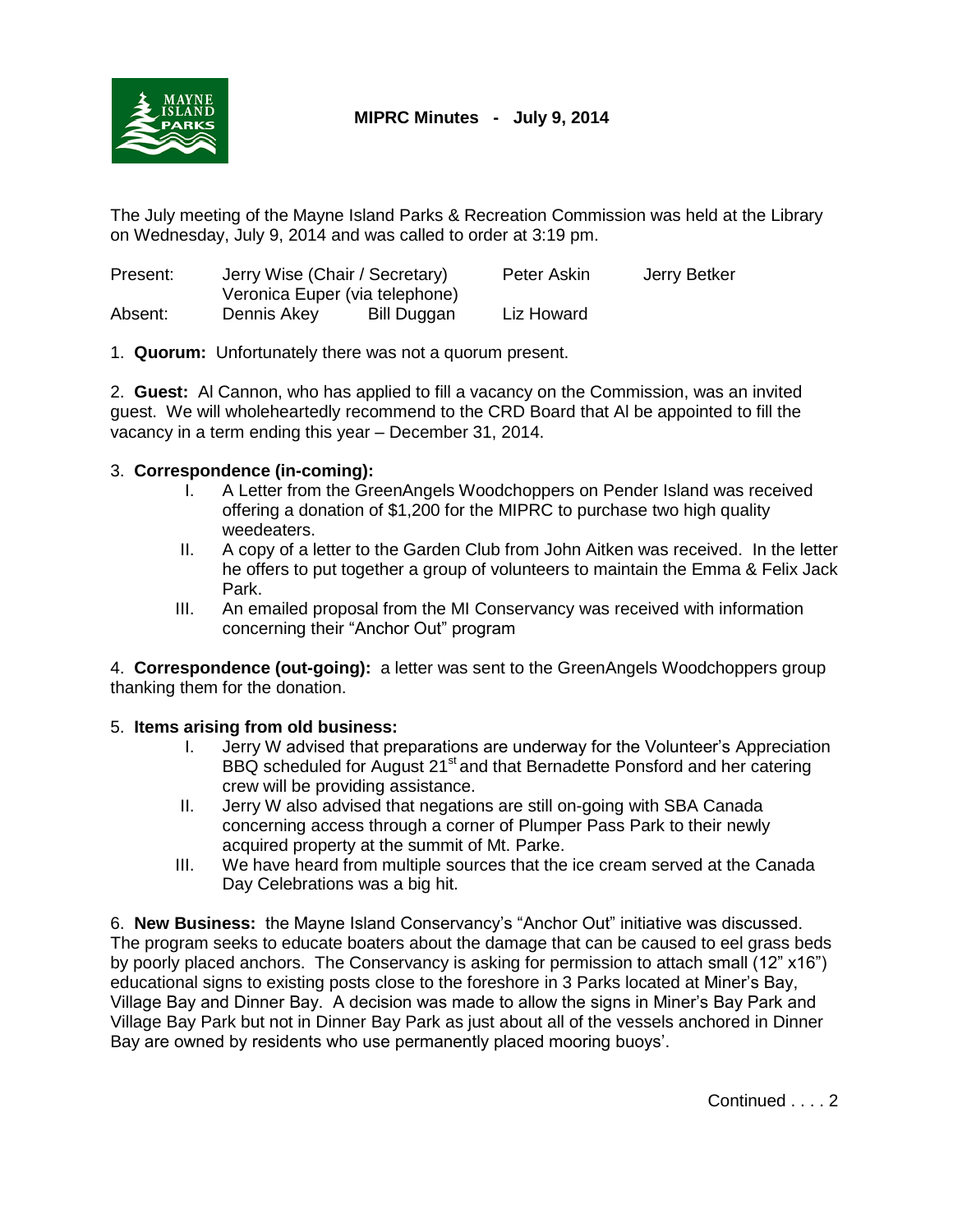7. **Treasurer's Report:** Jerry W presented his financial report for the period ending July 9, 2014 for information purposes only.

## 8. **Park Reports:**

- I. Dinner Bay Park report from Jerry B the newly revitalized putting green is getting lots of use and very positive comments. The horseshoe pitch has been completely rebuilt using pressure-treated 4" x 4"'s and also the stairway to the beach has been strengthened and the special non-skid matting installed. Two loads of wood chips have been left by the crews currently on-Island to trim tree branches close to the Hydro lines. Eric Thompson, a volunteer, has managed to re-paint the flagpole and he finished in time for the Canada Day celebrations. Also, Mark Aitken brought his Bucket Truck to the Park for use in installing a new pulley at the top of the Pole along with the rope line. The large mower head on the tractor is showing signs of some cracks that will need welding. One weedwacker has been repaired and the portable stage is now deployed.
- II. Japanese Garden no report but Jerry W reported that sponsor / donors are lining up to support the fence panels being installed around the new Zen Garden. Also, solutions are still being investigated on how to remove the build-up of silt at the bottom of the pond.
- III. Miner's Bay Park no report but Jerry W advised that Matt Taylor has done a superb job in uncovering the septic tanks, servicing them and then installing new risers for future access. He removed a heavy load of clay that was on top of the tanks and replaced it with a layer of drain rock and then good quality soil. As there is a space of approximately 20 feet between the west wall of the Library and the edge of the tanks, it was decided to advise Tina Farmilo and the SGIAC that they have the go-ahead if they want to hire a designer to come up with some initial building extension ideas any and all of which would be subject to our approval.
- IV. Henderson Park / Trail Network no report but Peter mentioned that he is having a hard time keeping the racks filled with our new Trail / Hiking map and brochure. They seem to be a popular item.
- V. Village Bay Park no report but Al advised that he is more than willing to continue helping to maintain the Park and assist in other areas as needed.
- VI. Emma & Felix Jack Park no report but Jerry advised that John Aitken and his friends are indeed mowing and trimming the grass. This is a welcome development.
- 9. **Adjourn:** the meeting was adjourned at 4:10 pm.

The next meeting is a double purpose event and will be held on August 13 commencing at **5:00 pm at CHURCH HOUSE** starting with a supper meeting to consider applications for recreation funding and then followed by our regular monthly meeting.